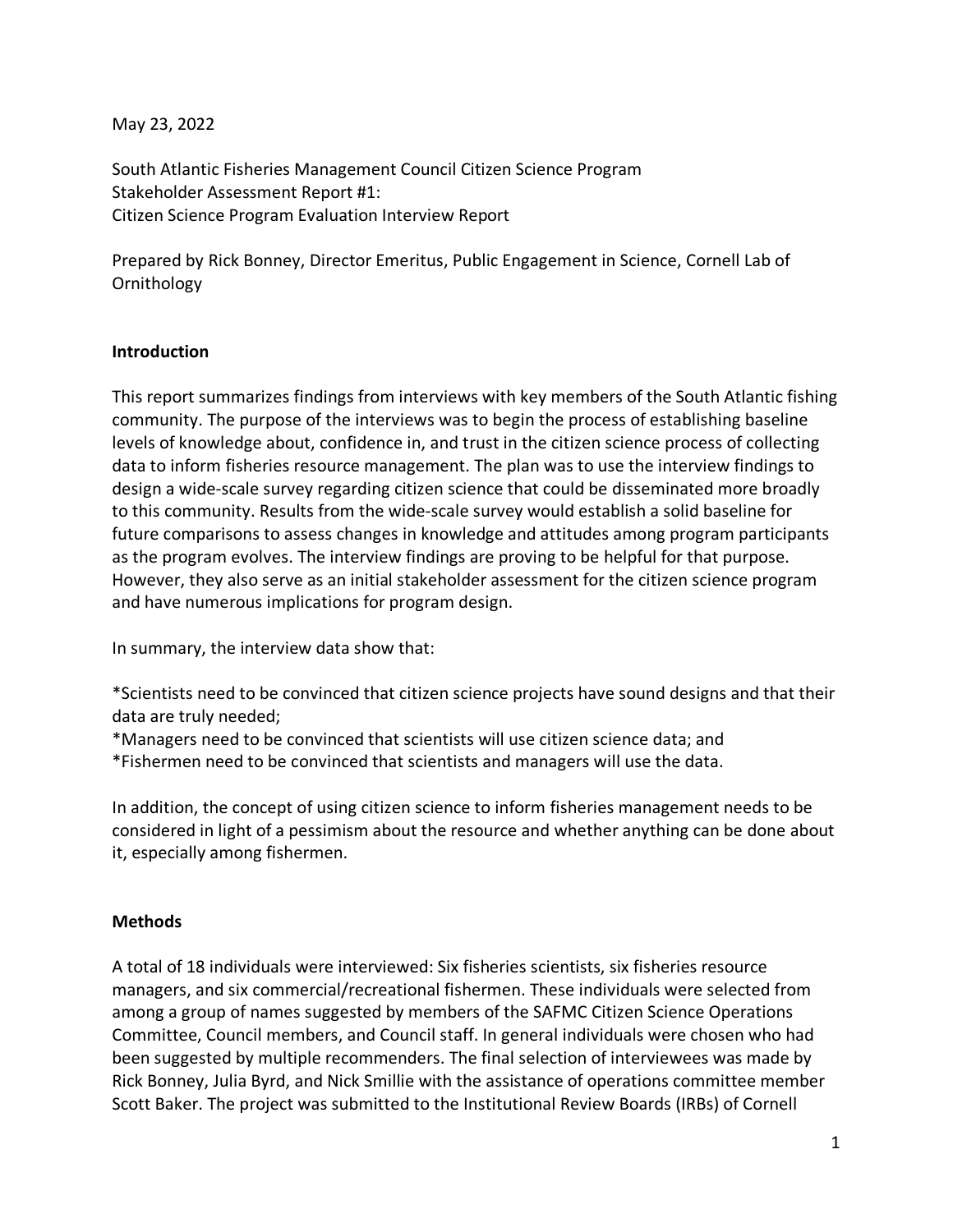University and the College of Charleston and received exemptions from full review by both institutions.

Potential interviewees were contacted by email and asked if they would be willing to participate in an anonymous 30–45-minute survey that would take place via Zoom and be recorded to facilitate data analysis. All 18 individuals agreed to be interviewed. Interviews took place from October through December 2021 (scientists and managers) and in March 2022 (fishermen).

The interviews were annotated and summarized by Rick Bonney in April and May 2022. Per the research design and IRB approvals, all interviewees remain anonymous, and only Rick Bonney, Nick Smillie, and Julia Byrd have access to the interview recordings.

An initial draft of the interview findings was sent to all 18 interviewees in Mid-May 2022. None of the interviewees returned any editorial comments.

## **Results**

All of the interviewees were highly experienced, and nearly all were very familiar with the SAFMC, the stock assessment process, and how data are used to inform management decisions.

The six scientists are all mid- to late-career. Four of them are associated with NOAA's Southeast Fisheries Science Center, and two are university faculty. Five are men and one is a woman. All of them are very to extremely familiar with the stock assessment process and how data are used to inform management decisions. Most of them have participated in the process directly.

The six managers are also all mid- to late career. Three of them are associated with state agencies, and one is associated with NOAA. The other two have spent many years in varied capacities with SAFMC. Four of the managers are men and two are women. All of them are very to extremely familiar with the stock assessment process and how data are used to inform management decisions. Most of them have participated in the process directly.

Most of the six fishermen have been fishing essentially all their lives. Three are commercial fishermen, two are charter boat captains, and one is a recreational fisherman. All are men. All but one are very to extremely familiar with the stock assessment process and how data are used to inform management decisions. Most of them have participated in the process to some extent, as all have been involved with the SAFMC in some capacity, some for many years.

# *Health of the southeastern US fishery:*

Opinions on the health of the southeastern US fishery varied. Most of the scientists pointed out that the question needs to be answered by species and location, with some fisheries doing well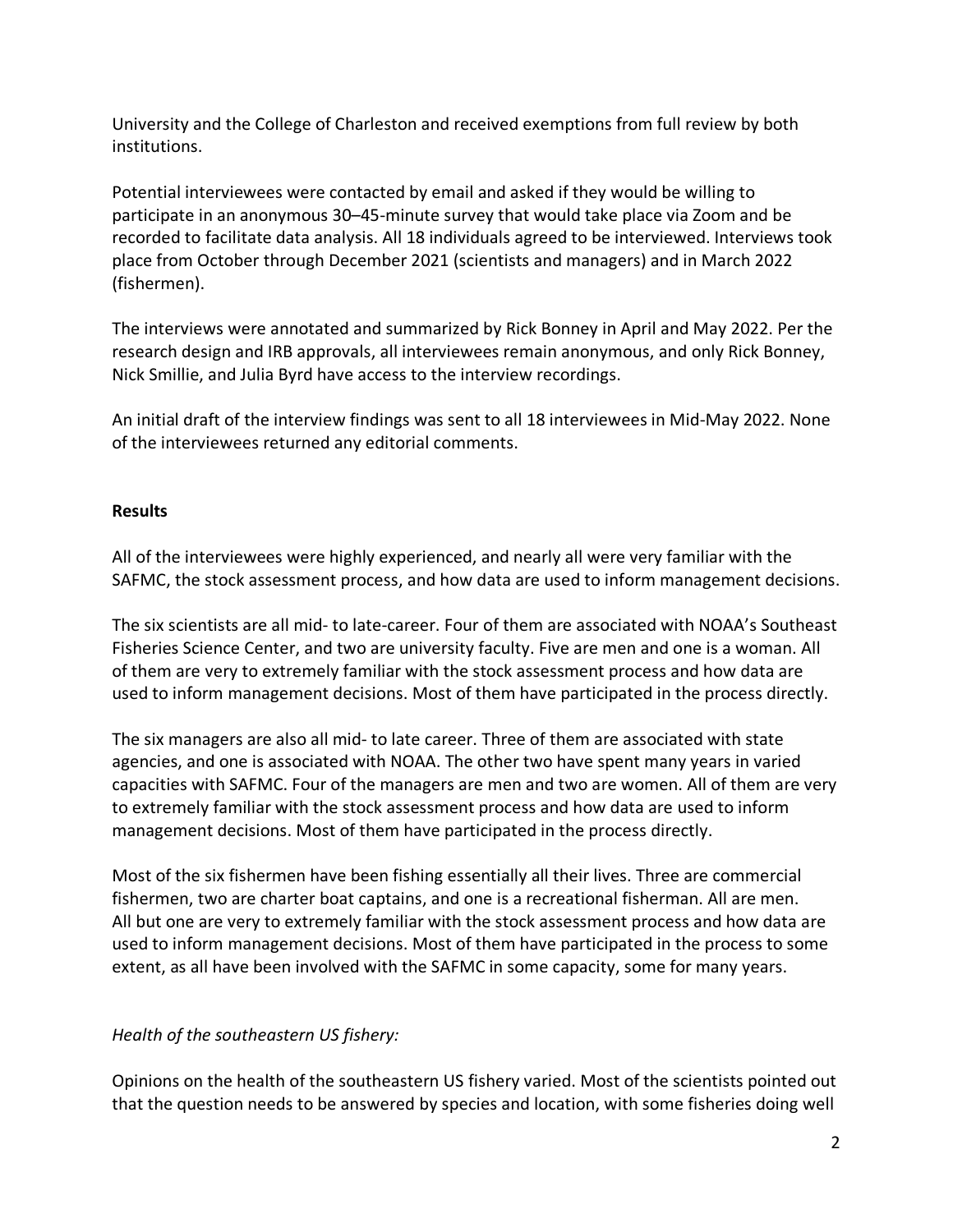but many faring very poorly. Two stated that reef fishes in particular are overfished and suffering serious population losses. One stated that many populations are dropping off for unknown reasons, and another stated that reduction of discards is critical to rebuilding some stocks.

Like scientists, most of the managers noted that the question needs to be answered by species and by location, with some fisheries doing well and some very poorly. However, managers tended to feel that fish stocks are doing better than scientists feel they are, especially species that are most actively managed. One stated that overall fisheries are doing well, one said that some species are more abundant than they ever have been, and one said that while managed species are doing well, we really don't know about the rest. Two managers said that some species are likely overfished but that many populations are probably suffering for other reasons, including poor recruitment and climate change. Two stated that recreational fishermen are having an outsized impact on the fishery with sophisticated gear making it easy to catch fish, and that the recreational sector needs more accountability, including collection of more data about what recreational fishermen are catching.

Fishermen's opinions on the health of the South Atlantic Fishery were almost universally pessimistic—they are gloomy about the state of the ocean and its fish populations. Only one, a charter boat captain, felt that overall fisheries are in good shape, and mentioned that while some species are struggling, many have better populations now than they have for 30 years. This person also noted, however, that technology now allows fishermen to essentially extirpate some species.

The remainder of the fishermen used terms like "depleted resources" and "depressing," and one stated that he was doing less and less fishing because catching fish is getting harder and harder. Two of them mentioned that some species, such as Spanish Mackerel and Red Snapper, are coming back, but that groupers are doing very poorly. Two of them mentioned that assessments are not timely. One of them is very concerned about discards, especially from recreational fishermen. One said that when he talks to fishermen his age, he ends up crying.

#### *Availability of data to support fisheries management decisions:*

Scientists tended to feel that sufficient data are available to support fisheries management decisions, especially for species that receive stock assessments. Two individuals clearly felt that sufficient data are available. A third said that while currently available data are probably sufficient, more data would likely lead to better decisions. Another individual stated that answering the question is challenging but that data issues are not the biggest challenge for management, while another said that we may not have all the data we need, particularly with regard to discards. Only one scientist strongly felt that more data are needed.

Managers were unequivocal that more data are needed to support fisheries management decisions. Four of them stated flatly that much more data is needed for nearly all species, with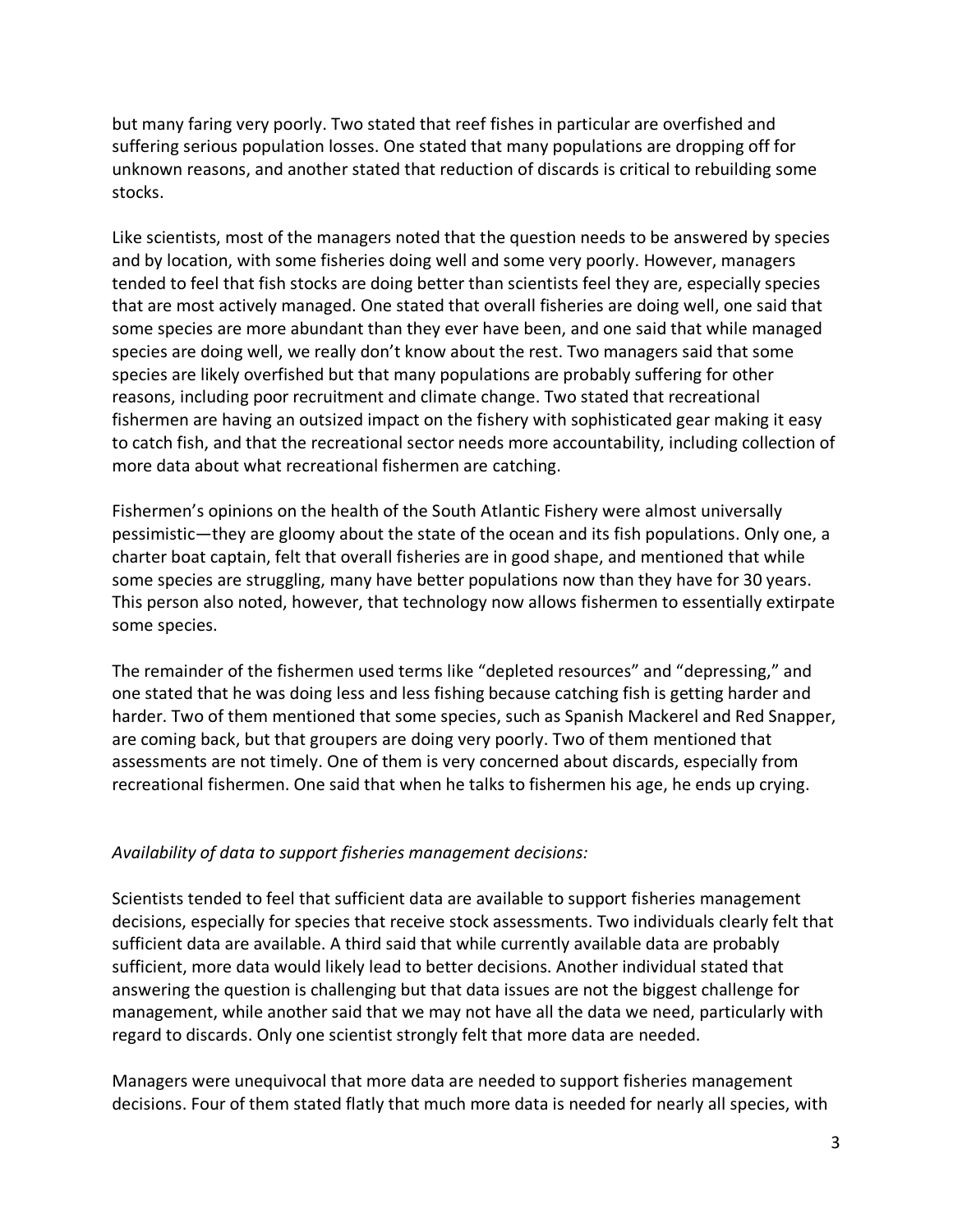one elaborating that managing fisheries on existing data is like "trying to run a Porsche on a lawnmower engine." A fifth wasn't sure but mentioned that "scientists say we don't have enough." Only one manager said that we have enough data for some species.

Fishermen mostly do not feel that the data currently available are sufficient for making management decisions. Four said outright that far more data are needed; one of these stated that scientists rely too much on modeling and another said that scientists and managers need to obtain more data from fishermen, as they are the experts on the water.

The other two fishermen were more optimistic about the amount of currently available data, although both said that the data are sufficient because statisticians can do amazing things with the data they are given. While one said that he thought managers were using the best available science, the other said he wasn't sure the data were very accurate, although they are better than they used to be.

### *Familiarity with citizen science:*

All scientists were familiar with citizen science, but they were not particularly engaged with the practice. One scientist had worked with REEF data and another had worked with fishermen to monitor red tide, but the other four had not engaged with citizen science projects or their data.

Managers were more involved in citizen science than were scientists, with three having directly participated. All three individuals had participated in tagging programs; one of them also was involved with SAFMC's FISHstory, and another had contributed to the SAFMC Release Project and also had tested descending devices for an unidentified project.

Fishermen were the most engaged with citizen science, with five of the six individuals having participated in some way. One had done some fish tagging. Two others had contributed data to the SAFMC Release project, and two have advised council staff on development of SAFMC Release and FISHstory.

### *Familiarity with SAFMC's Citizen Science Program:*

All scientists were at least passingly familiar with the SAFMC Citizen Science Program. Three of them knew about its goals and objectives; two of these had advised on current projects. None of the scientists, however, were familiar with the list of research priorities that the SAFMC believes could be addressed by citizen science data.

In contrast, except for the individual who had advised on FISHstory and the one who had contributed to SAFMC Release, managers did not seem to know many specifics about the SAFMC Citizen Science Program. And like scientists, none of the managers were aware of the list of research priorities that the SAFMC believes could be addressed by citizen science data.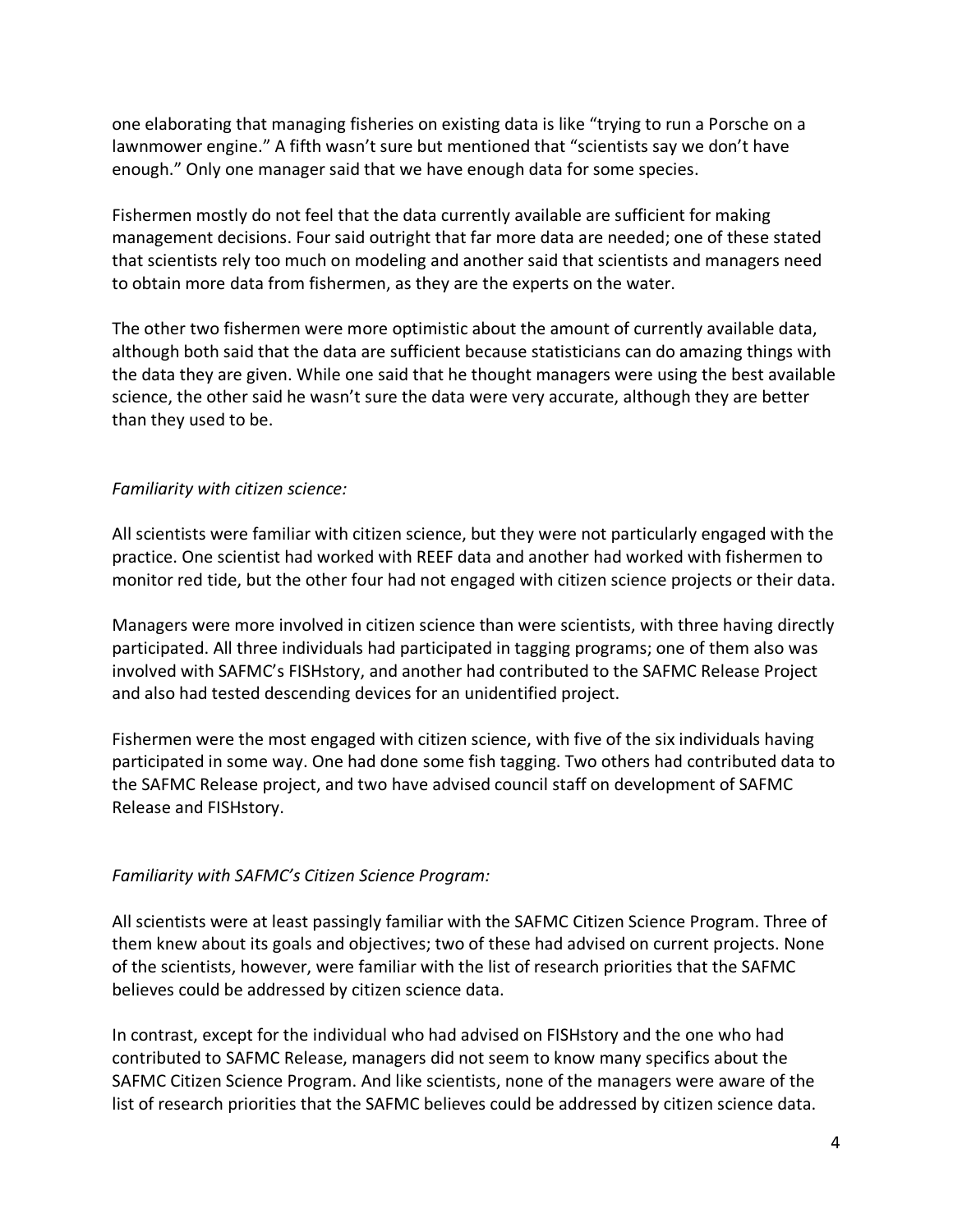As stated above, four of the fishermen were involved with SAFMC's citizen science program. Two have contributed data to the SAFMC Release project, and two have advised council staff on development of SAFMC Release and FISHstory. Only one individual, the recreational fisherman, was familiar with the SAFMC citizen science research priorities. He said they are a bit broad, perhaps representing a "fairytale world."

### *Support for Citizen Science and SAFMC's Citizen Science Program:*

All six of the scientists were generally supportive of citizen science, with significant caveats/conditions. Four of them discussed the critical need for sound project design to ensure its utility. Most also were worried about sampling bias, which may or may not be related to project design. One stated that "logbook data have concerning trends compared with data from observers." Two scientists stated that citizen science may work better with recreational fishermen than with commercial fishermen, one saying that "the job of fishermen is to catch fish, not to report data." One of these suggested validating citizen science data through covert observers, while another said that while carefully collected citizen science data should be used, having observers on boats would be a better data-collection method. One scientist stated that expectations for citizen science data should not be set very high, and only one seemed to have no major concerns about citizen science data.

Managers seemed to be somewhat more optimistic about a role for citizen science than are scientists. Four of them said that fishermen would be able to collect a great deal of useful data.

Concerns did arise, however. Two managers mentioned the need for having realistic expectations for data—for example, it might be hard to get consistent, non-biased landings data, but information on parameters such as temperature, range extensions, and life history studies would be fairly easy to obtain. Another manager mentioned that getting information on age sampling could be difficult. One manager said that it will be hard to keep fishermen interested, particularly if it seems that the data are not being used. Several mentioned the issue of needing to come up with data collection that interferes as little as possible with fishing. One stated "it's easy to put carcasses in a freezer. It's a lot harder to stop your on-the-water activities to record something." Finally, one stated that he didn't think that scientists would use self-reported data.

Fishermen did not seem particularly optimistic about the utility or uptake of citizen science. One individual thought that in general fishermen-collected citizen science data will be good enough to use, and does not see how fishermen would be able to "game the system"—they wouldn't know what data to submit to do so. However, this individual was not certain that fisheries scientists will want or use the data. Another agreed that scientists may not believe the data and that even if they do, the information won't be useable in the models that scientists use. This individual thought that citizen science should be primarily for outreach, focusing on collecting information that scientists are not already getting. A third individual stated that while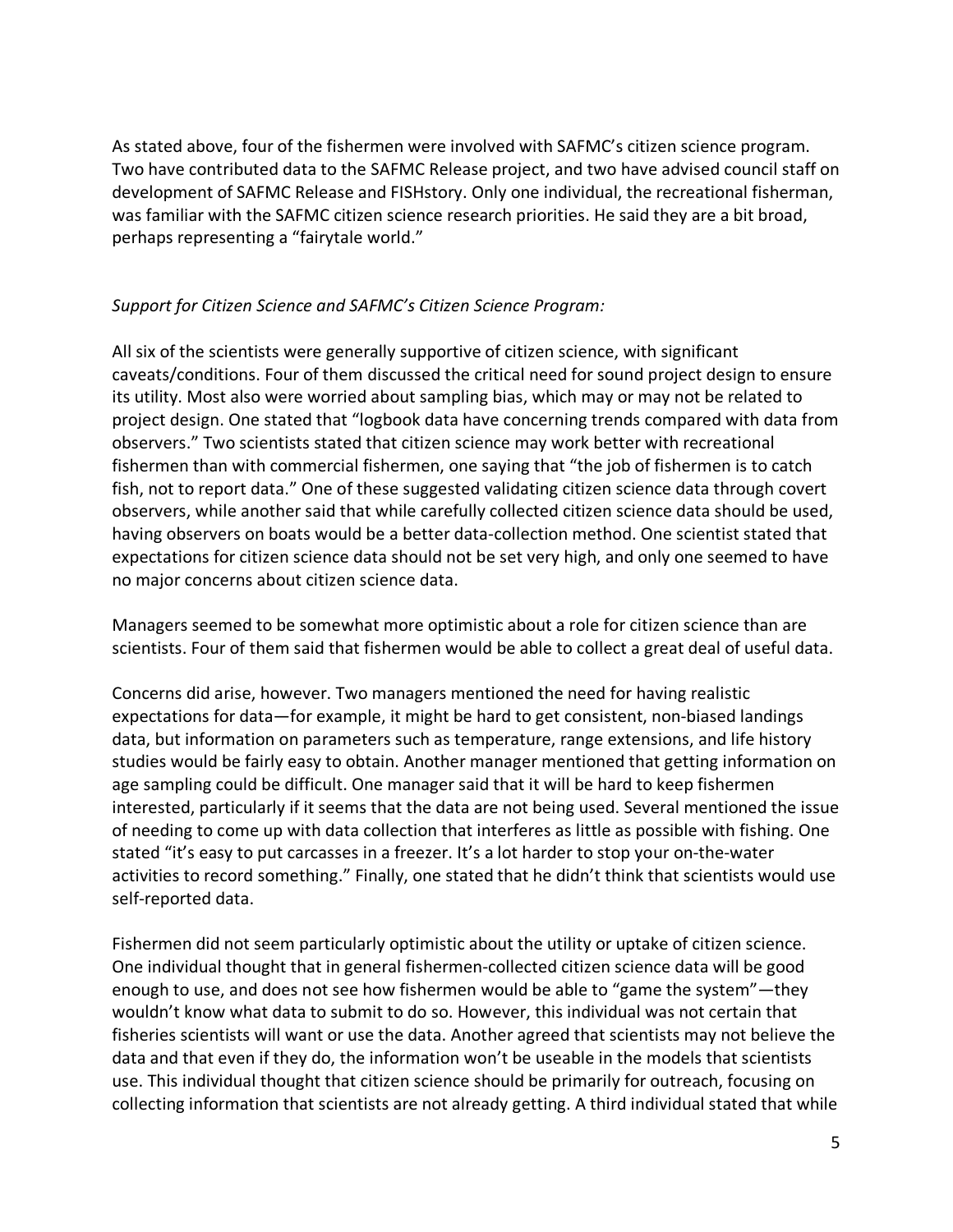he fully supports citizen science, he doesn't think that scientists will use the data because the information can't be validated.

Two fishermen feel that commercial fishermen mostly won't participate. Some will feel that they don't have the time and/or will be worried that their data will lead to more regulations and closures. Others will not want to give out their locations or will be challenged to participate: "The majority barely know where to get their bait, let alone use an app."

Only one individual, the recreational fishermen, was familiar with the SAFMC citizen science research priorities. He said that they are a bit broad, perhaps representing a "fairytale world." This same person also said that fishermen will think one of two ways: "Don't give [scientists] any data," or "Tell scientists there are fish everywhere." For this reason, this fisherman was concerned that citizen science won't really work.

### *Conclusions:*

The mission of the SAFMC Citizen Science Program is to advance science and to increase trust, one project at a time. Determining the success of the program will require measuring whether science is advancing, and trust is increasing among fisheries scientists, fisheries managers, and fishermen over time.

The purpose of this research was to gather information to inform development of a wide-scale survey to determine baseline measures of knowledge about, confidence in, and trust in the citizen science process among members of the fisheries community. This baseline can be used as a marker to establish changes in knowledge, confidence, and trust as the program grows and matures.

The data from the interviews reported here will clearly inform development of a survey. Several take-aways emerge.

\*The survey will need to reach younger and less experienced individuals in all categories. Younger and more recently trained scientists and managers are likely to be more familiar with citizen science and its possibilities than the individuals interviewed so far. In addition, younger fishermen may not be as pessimistic about the future of the fisheries as are fishermen who have been on the water for decades.

\*Questions about the health of the fishery will be challenging to ask because of the huge variability in fisheries health across species and locations. The survey will probably attempt to ask ranking questions for species assemblages.

\*Questions about data availability should be fairly straightforward, although the survey may need to include some definitions.